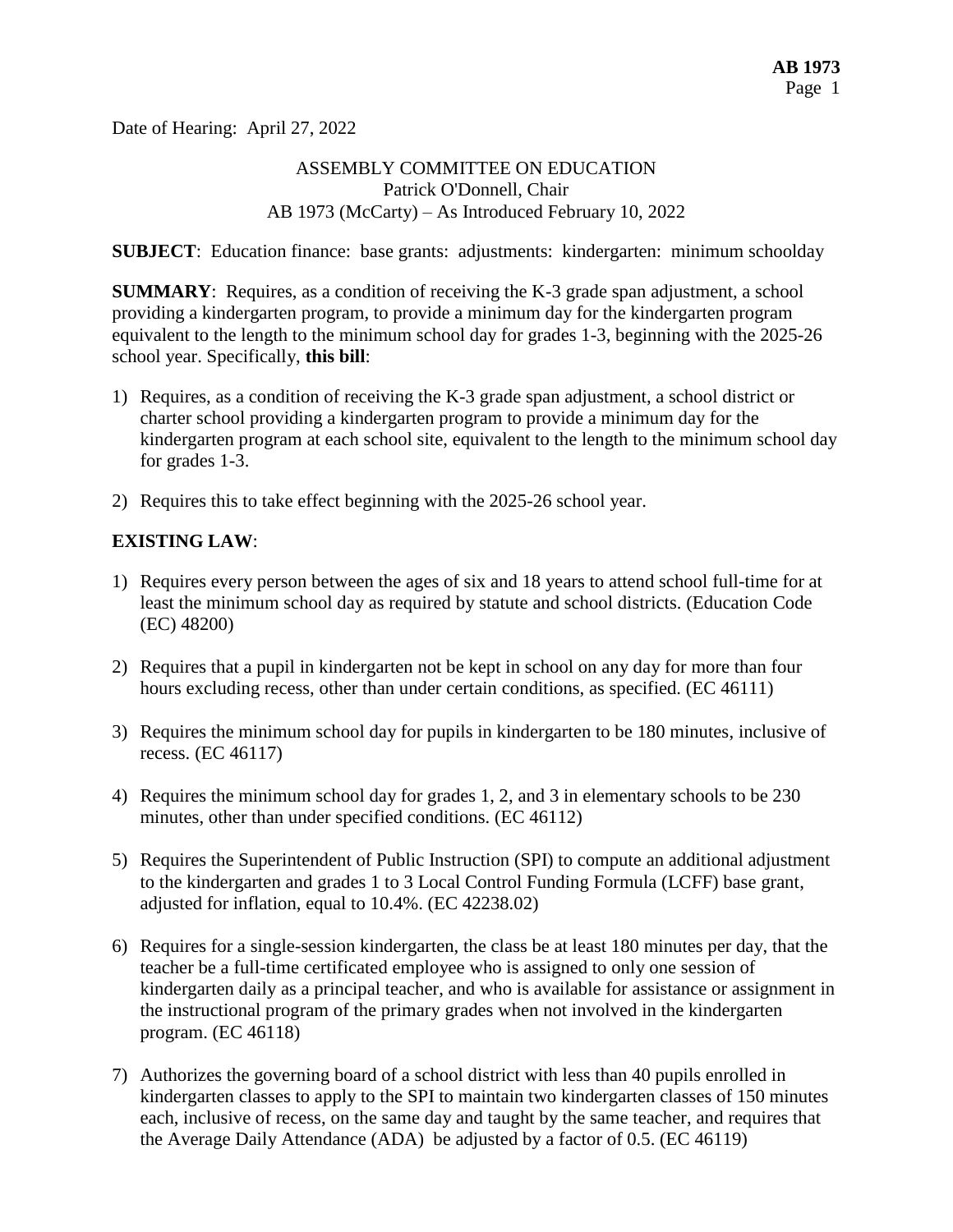- 8) Requires charter schools, as a condition of apportionment, to offer 36,000 instructional minutes per fiscal year to pupils in kindergarten and 50,400 minutes to pupils in grades 1 to 3. (EC 47612.5)
- 9) Requires a student to be admitted to kindergarten if the student will have their fifth birthday on or before September 1. (EC 48000)
- 10) Authorizes school districts to admit to kindergarten, on a case-by-case basis, a student who will have their fifth birthday during the school year, subject to the following conditions:
	- a) The governing board of the school district determines that the admittance is in the best interest of the student; and
	- b) The parent is given information regarding the advantages and disadvantages and any other explanatory information about the effect of this early admittance. (EC 48000)
- 11) Requires a student to be admitted to the first grade if the student will have their sixth birthday on or before September 1. (EC 48010)
- 12) Defines "transitional kindergarten" as the first year of a two-year kindergarten program that uses a modified kindergarten curriculum that is age and developmentally appropriate. (EC 48000)

## **FISCAL EFFECT**: Unknown

## **COMMENTS**:

*This bill* starting in 2025-26, requires school districts and charter schools offering kindergarten programs to provide a full-day of instruction, equivalent to the length of the school-day for grades 1 to 3, in order to qualify for the K-3 grade span adjustment, which adds 10.4% to the base grant ADA. Schools not offering full-day kindergarten would lose the K-3 grade span adjustment. *The Committee may wish to consider whether all schools have* the ability to offer full-day kindergarten given that many may be facing a lack of facilities and/or a shortage of teachers.

*Need for the bill.* According to the author "Full-day kindergarten gives students the time they need to engage in meaningful learning and play, resulting in greater school readiness, selfconfidence, and academic achievement compared to part-day programs. However, some school districts only offer part-day programs, leaving students without access to the benefits of full-day kindergarten. AB 1973 requires school districts and charter schools to offer full-day kindergarten programs starting in 2025-26, giving all students the opportunity to participate in a full-day program, which will prepare them with the skills they need to thrive in school and beyond."

*Funding for kindergarten.* School districts receive the full kindergarten funding allocation from the state (\$8,935 per student in 2021-22) regardless of whether they offer part-day programs or full-day programs. In a 2017 survey by University of California Los Angeles (UCLA), the estimated average per-student cost of providing a part-day program was \$4,277 per ADA - 54% of the cost for a full-day program at \$7,882 per ADA. While most school districts and charter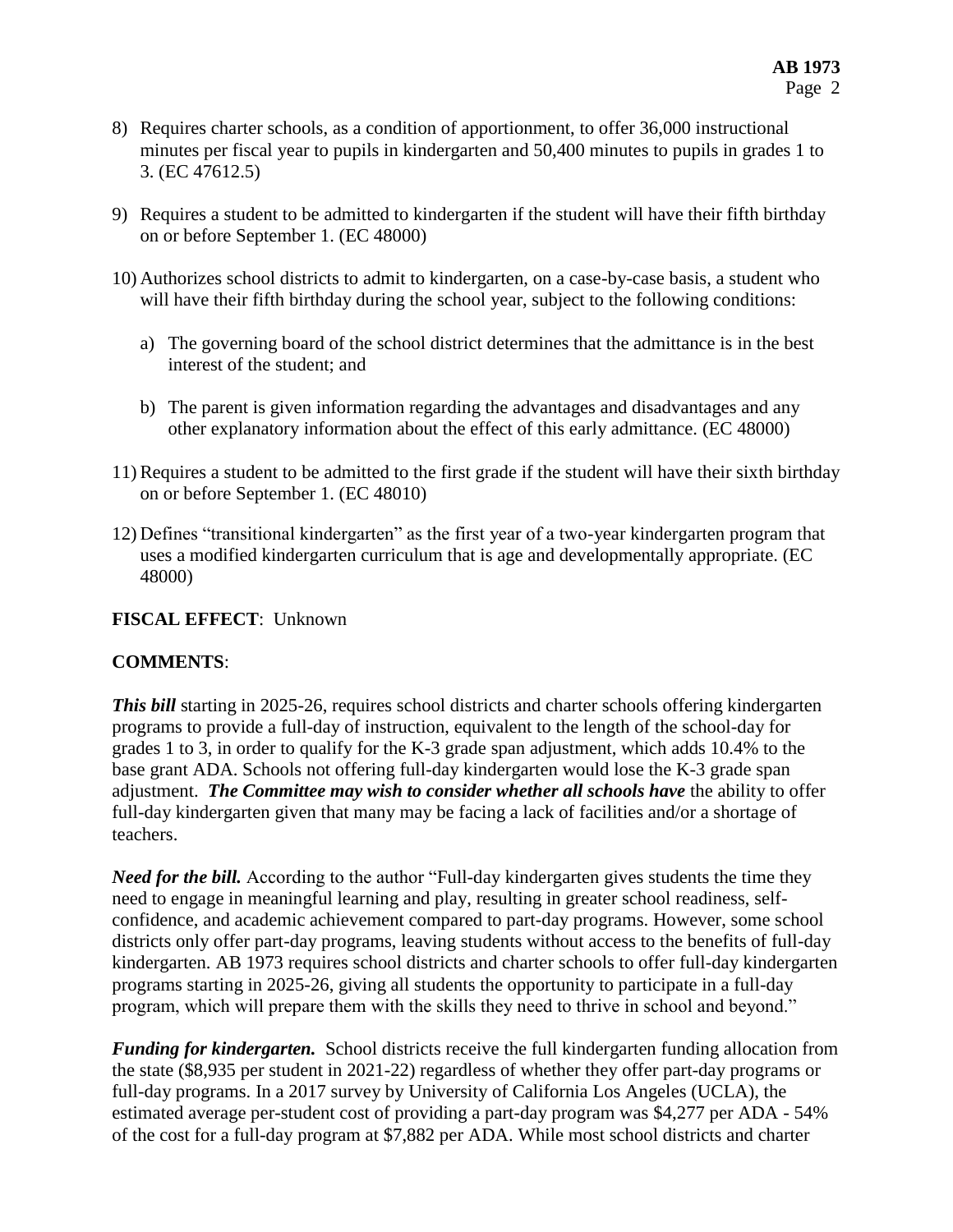schools use their kindergarten funding to provide full-day programs, 2021-22 data from the CDE indicate that approximately 22% of school sites only offer part-day programs.

School districts and charter schools also receive a K-3 grade span adjustment of 10.4% to their K-3 ADA. As a condition of receiving these funds, school districts are required to maintain an average class enrollment of no more than 24 pupils in K-3 classes, unless the district has collectively bargained alternative average class enrollment in those grades for each school site. Charter schools receive the adjustment but do not have to comply with this condition. For the 2021-22 school year, the K-3 base grant was \$8,093 per ADA and with the 10.4% grade span adjustment was \$8,935.

*Benefits of full-day kindergarten.* There is a significant body of research demonstrating that attending full-day kindergarten improves children's academic achievement, and that the positive impact of full-day programs is greatest for low-income children. Students in full-day kindergarten do better with the transition to 1st grade, show significant gains in school socialization, and are equipped with stronger learning skills compared to students in half-day kindergarten. In the short-term, full-day kindergarten is associated with improved cognitive, literacy, math, and social skills compared to part-day programs. While there is less data on the long-term benefits of full-day kindergarten, a meta-analysis of forty research reports found that the positive association between academic achievement and full-day kindergarten lasts up to third grade. One study from the 1980s followed the academic trajectory of students at 23 different time points from kindergarten through eighth grade and consistently found higher academic performance in the full-day kindergarten group throughout the full length of the study.

Research indicates that the positive association of full-day kindergarten with academic achievement is a result of the amount of time children spend in school, rather than the arrangement of time within the school day. In short, children in full-day programs have more time to engage in meaningful learning and play. The 2017 UCLA report found that full-day kindergarten teachers spent more time each week on core instructional content, and roughly twice as much time on social-emotional skills (1.4 hours/week compared to 0.7 hours for partday programs in a sample of over 440 classrooms). Having more time in the classroom benefits teachers as well as students – and these benefits are widely acknowledged by school leaders. In fact, the 2017 UCLA survey found that lack of enough time in the classroom was by far the greatest challenge reported by part-day kindergarten teachers (39% of part-day teachers rated this as their greatest challenge, compared to 15% of full-day teachers).

The National Education Association (NEA) goals state that "full-day kindergarten for all fiveyear-old children should be mandated in every public school in this country. These kindergartens should support the gains children made in prekindergarten, provide time for children to explore topics in depth, give teachers opportunities to individualize instruction, and offer parents opportunities to become involved in their children's classrooms." The NEA policy brief notes that teachers prefer full-day kindergarten for a number of reasons, including:

- Participating in full-day kindergarten eased the transition to first grade, helping children adapt to the demands of a six-hour school day;
- Having more time available in the school day offered more flexibility and more time to do activities during free choice times;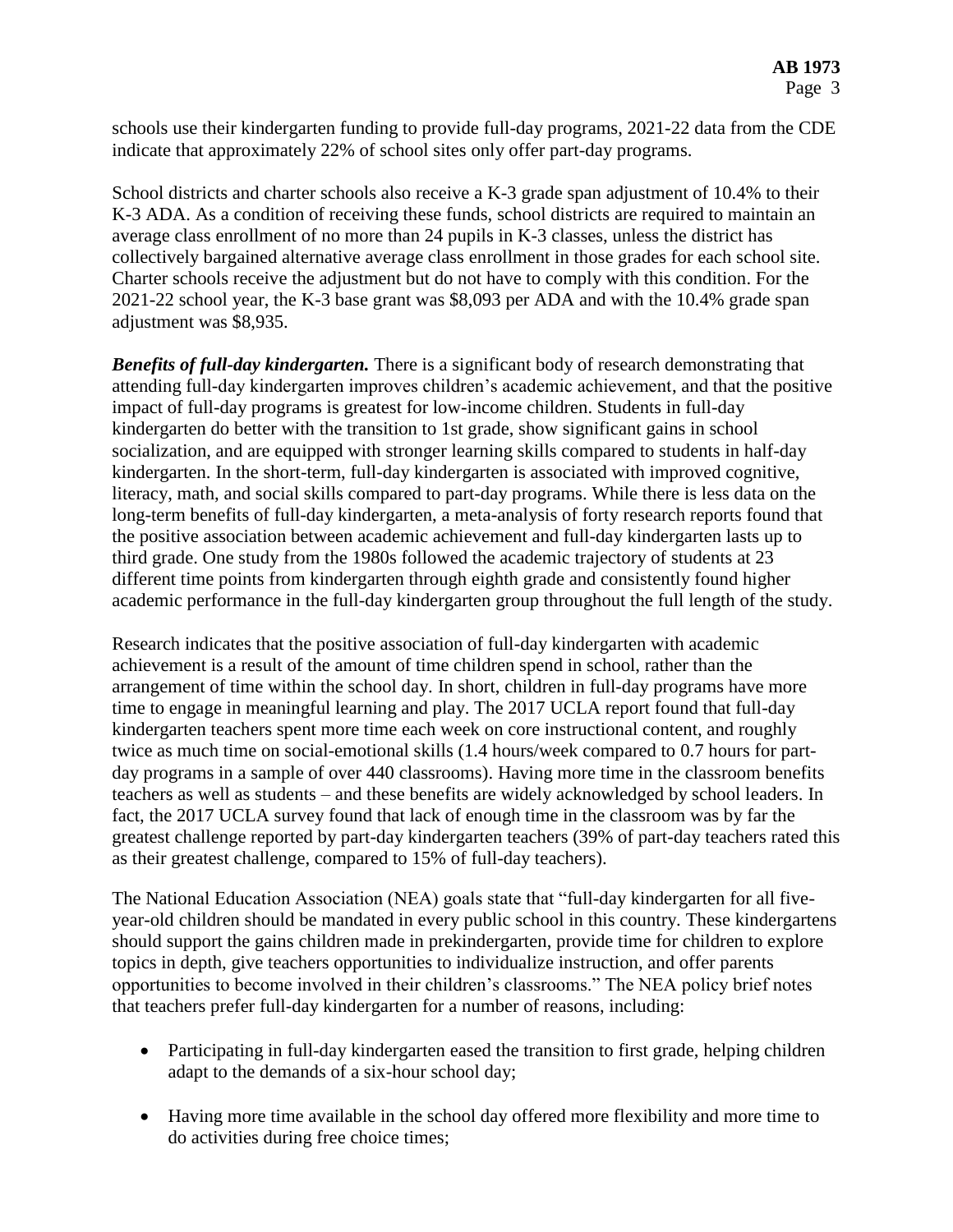- Having more time made kindergarten less stressful and frustrating for children, because they had time to develop interests and activities more fully;
- Participating in the full-day schedule allowed more appropriate academic challenges for children at all developmental levels;
- For children with developmental delays or those "at-risk" for school problems, there was more time for completion of projects and more time for needed socialization with peers and teachers;
- Having more time allowed for advanced students to complete increasingly long-term projects; and
- Switching to full-day kindergarten gave teachers more time for curriculum planning, incorporating a greater number of thematic units in the school year, and offering more indepth coverage of each unit

The NEA brief also states that parents prefer full-day kindergarten: "Full-day kindergarten provides parents with better support for their children. For parents who work outside the home, full-day kindergarten means that children do not have to be shuffled between home, school, and child care. For all parents, there is more continuity in the child's day, less disruption, and more time for focused and independent learning. One study of parent attitudes found that after the second year of a full-day kindergarten program, 100% of full-day parents and 72% of half-day parents noted that, if given the opportunity again, they would choose full-day kindergarten for their child."

*Benefits of full-day kindergarten vary.* Research suggests that "Larger gains in cognitive and early-literacy domains are typically found for children from disadvantaged families after attending full-day kindergarten, compared with weaker effects for middle-class or affluent youngsters. Full-day kindergarten also appears to buoy young children with disabilities, especially when skilled aides are present in the classroom with the lead teacher. Scholars have yet to establish whether benefits observed from full-day kindergarten (or TK) are conditioned by disadvantaged children's prior exposure to pre-k…Whether full-day K lifts children raised in poor communities may depend on such gains in quality and staffing levels." (Lee and Fuller, 2019)

One study examined a national dataset of kindergarteners with disabilities and found that students with disabilities in full-day kindergarten had higher reading and math scores at the end of kindergarten, but that this effect disappeared completely at the end of first grade. However, the authors note, that though these gains may diminish in later grades, the benefits of full-day kindergarten may support the trajectory of students who tend to have additional needs at schoolentry. (Gottfried, 2019)

*Kindergarten is not mandatory in California.* Kindergarten is considered a grade level, is factored in the calculation of ADA and is included in the academic content standards, curricular frameworks and instructional materials in California. However, attendance in kindergarten is not mandatory and compulsory education laws begin at age 6, so parents must enroll their children in school once they reach the age of 6. It is a local decision, with parental input, whether the 6-year old student will be enrolled in kindergarten or first grade. For first grade enrollment, California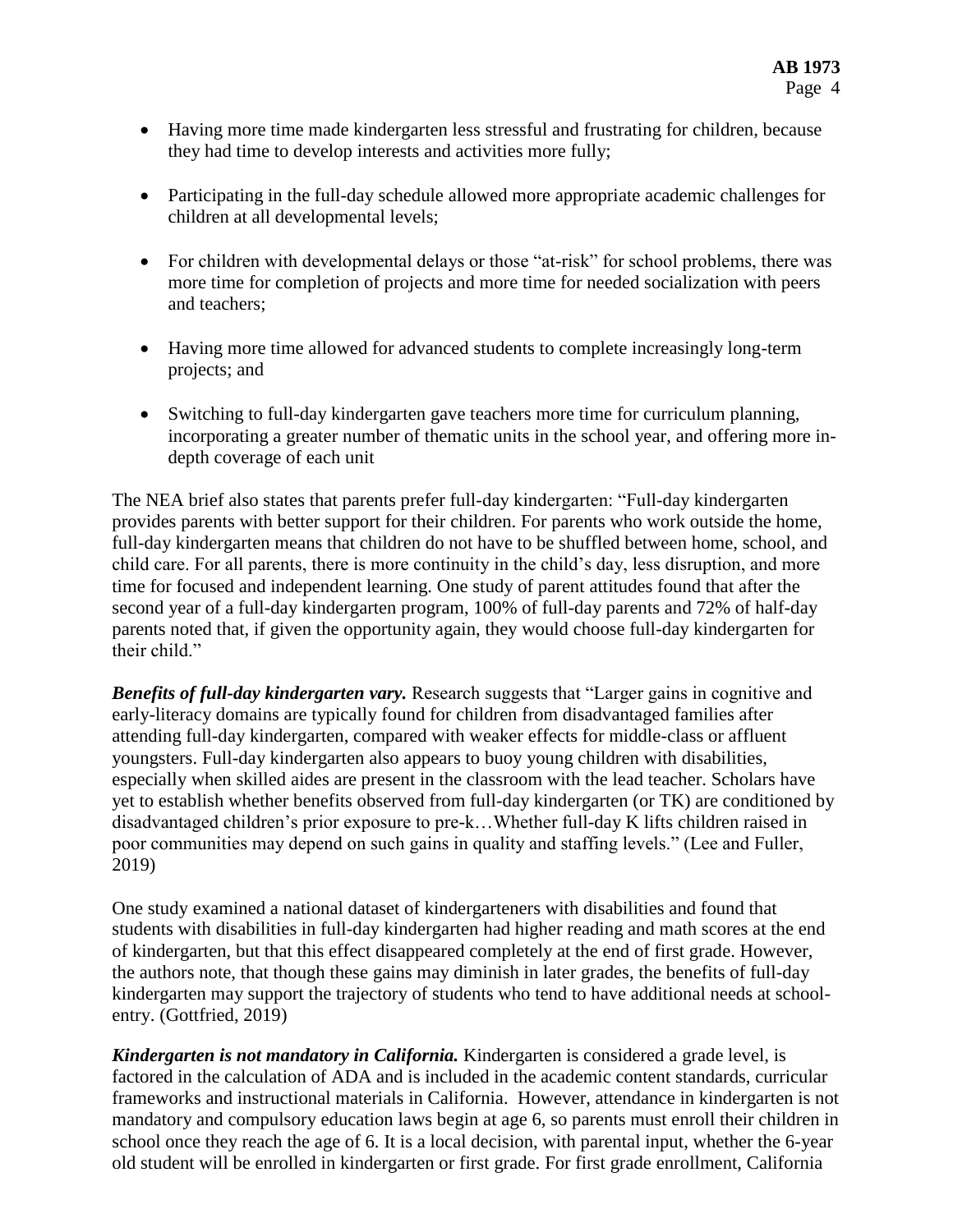law requires a child to be 6-years old by September 1<sup>st</sup> to be eligible for first grade. Kindergarten is mandatory in 19 other states and the District of Columbia.

The CDE estimates that, pre-COVID, approximately 95% of eligible students attended kindergarten (public and private kindergarten) and approximately 80% of eligible students attended kindergarten at a public school.

According to the CDE, enrollment in public schools dropped by 110,283 students in the 2021-22 school year, continuing the trend of declining enrollment in recent years. The largest decreases in enrollment were in kindergarten and  $6<sup>th</sup>$  grade in 2020-21 and in grades 1, 4, 7 and 9 in 2021-22.

*California schools offer transitional kindergarten (TK).* The 2021-22 Budget Act included the expansion of TK, which will make TK available to all 4-year-olds by 2025-26. TK is the first year of a 2-year kindergarten program that uses a modified kindergarten curriculum that is age and developmentally appropriate. All LEAs offering kindergarten are required to provide access to TK for eligible 4-year olds, but attendance is not mandatory. The minimum instructional minutes for TK is the same as for kindergarten.

*Many schools offer full-day kindergarten.* According to the LAO, "Districts determine the length of their kindergarten programs. Part-day programs operate between three hours (the state required minimum) to four hours per day, whereas full-day programs operate for more than four hours per day. A recent survey released by the CDE found that part-day programs averaged 3.5 hours per day, whereas full-day programs averaged 5.6 hours per day. Schools operating part-day programs typically run a morning session and afternoon session in the same classroom using two teachers throughout the day. One teacher leads the class in the morning session while the other leads in the afternoon session. In contrast to part-day sessions, each full-day session requires a separate classroom and is typically assigned one full-time teacher who leads the class throughout the day. The teacher may receive assistance from an instructional aide. The state funds kindergarten through the LCFF, which provides districts the same per‑student funding rate for part‑day and full‑day programs." (LAO Early Education Analysis, March 2019)

The LAO report notes that as of 2017-18, 71% of school districts ran only full-day programs, 19% ran only part-day programs, and 10% ran a mix of full-day and part-day programs. The LAO estimated that 70% of kindergarten students attended a full-day program and 30% attended a part-day program.

CDE 2021 data on kindergarten programs shows:

- 76.5% of schoolsites offer full-day kindergarten (4,741 sites);
- 22% offer part-day kindergarten (1,357 sites); and
- 1.5% offer both full-day and part-day kindergarten (97 sites).

According to the LAO, districts operate part-day programs for a variety of reasons: "We asked several districts about their reasons for operating part-day instead of full-day programs. Although some districts described limited classroom space as an important consideration, districts cited other reasons for running part‑day programs, including teacher and parent preferences. Some districts believed their teachers preferred part-day programs because they received assistance from another teacher throughout the day. Some districts indicated their parents preferred a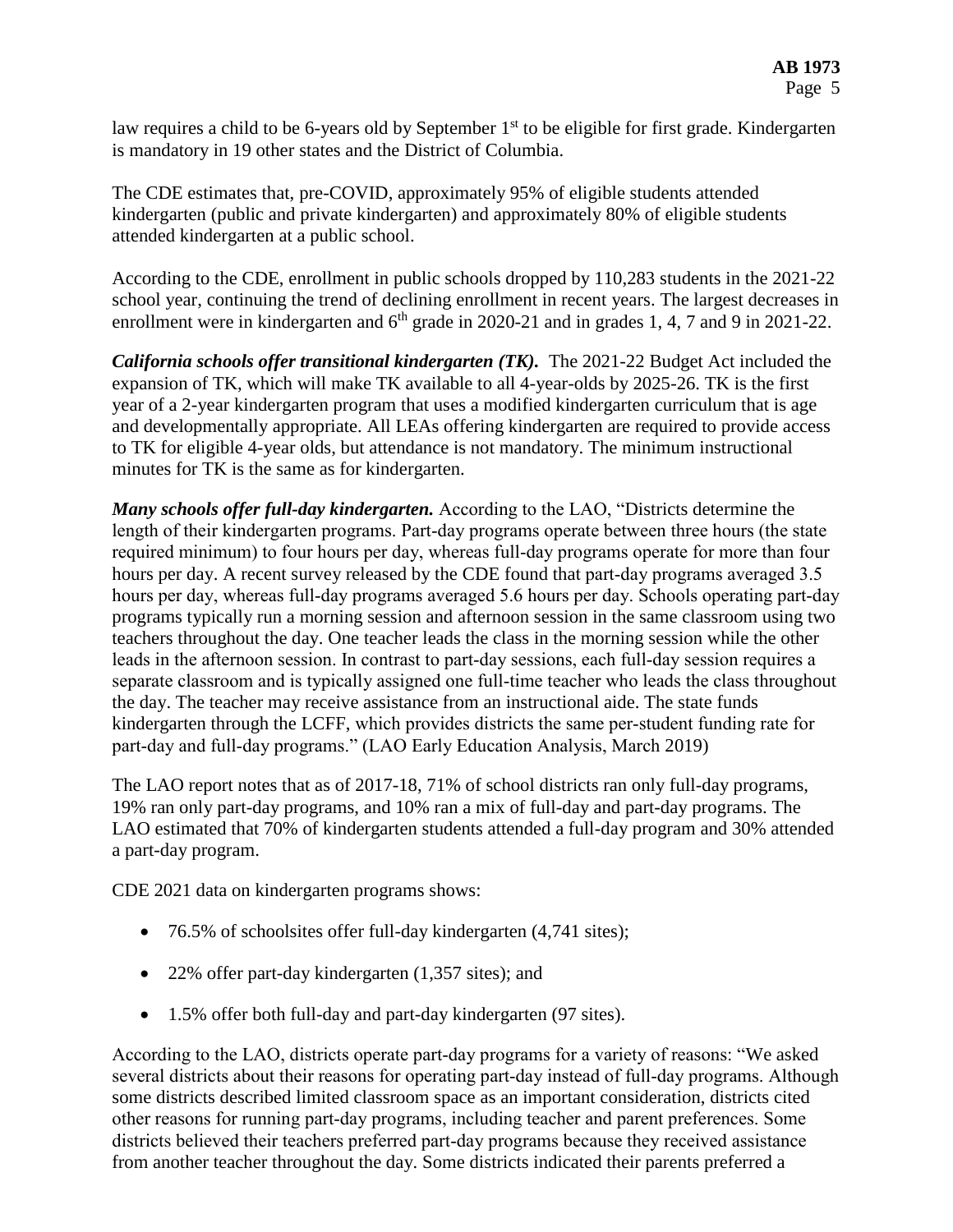shorter school day for their children and were not interested in full-day programs. A few districts also mentioned concern over the somewhat higher staffing costs for full-day programs. Full-day programs sometimes hire more support staff (such as instructional aides and custodians) compared to part‑day programs." (LAO, 2019)

One study, by University of California Berkeley's Early Childhood Think Tank, found that fullday kindergarten is not equally available throughout California. The authors found that elementary schools in poorer communities are more likely to operate full-day programs than schools located in economically better-off neighborhoods. 82% of schools in the poorest quartile (based upon percentage of pupils eligible for free and reduced-price meals), operated full-day kindergarten programs in 2017-18, compared with 63% in the most advantaged quartile. This trend appears to holds true for charter schools as well, as 96% of charter elementary schools in the poorest communities offered full-day kindergarten in 2017-18, while 81% of charters serving the most advantaged quartile offered full-day programs. Overall, the authors contend that a community's wealth is inversely proportional to the availability of full-day kindergarten. (Lee and Fuller, 2019)

*Barriers to implementation of full-day kindergarten include facility and teacher shortages.*  According to the 2017 UCLA study, lack of classroom space has been a primary barrier to offering full-day kindergarten. In order to address this problem and facilitate the expansion of full-day kindergarten, the state has invested \$890 million over the last 4 years in grant funding to support full-day kindergarten programs (\$100 million in 2018-19, \$300 million in 2019-20, and \$490 million in 2021-22).

California is experiencing a significant shortage of teachers overall. A 2020 research brief by the Learning Policy Institute (LPI) notes that "When California students returned to school in fall 2019, hundreds of thousands returned to classrooms staffed by substitutes and teachers who were not fully prepared to teach. In recent years, California has experienced widespread shortages of elementary and secondary teachers as districts and schools seek to restore class sizes and course offerings cut during the Great Recession." The LPI report goes on to say that "Analysis of statewide teacher supply and demand factors indicates that there are three main factors driving shortages in California: the decline in teacher preparation enrollments, increased demand for teachers, and teacher attrition and turnover. However, the relative weight of supply and demand factors can vary from district to district."

The expansion of TK is expected to exacerbate this need as it is projected that full implementation of TK with reduced staffing ratios will require up to 12,000 or more additional credentialed teachers, as well as up to 25,000 teacher assistants.

## *Recommended Committee amendments. Committee staff recommend that the bill be amended as follows:*

- 1) Extend the timeline so that schools with large populations of unduplicated pupils would be required to offer full-day programs starting with the 2027-28 school year, and all other schools beginning in the 2030-31 school year.
- 2) Stipulate that school districts and charters not offering full-day kindergarten by the stated deadline lose the portion of the K-3 grade span adjustment only for the ADA associated with the LEA's kindergarten enrollment.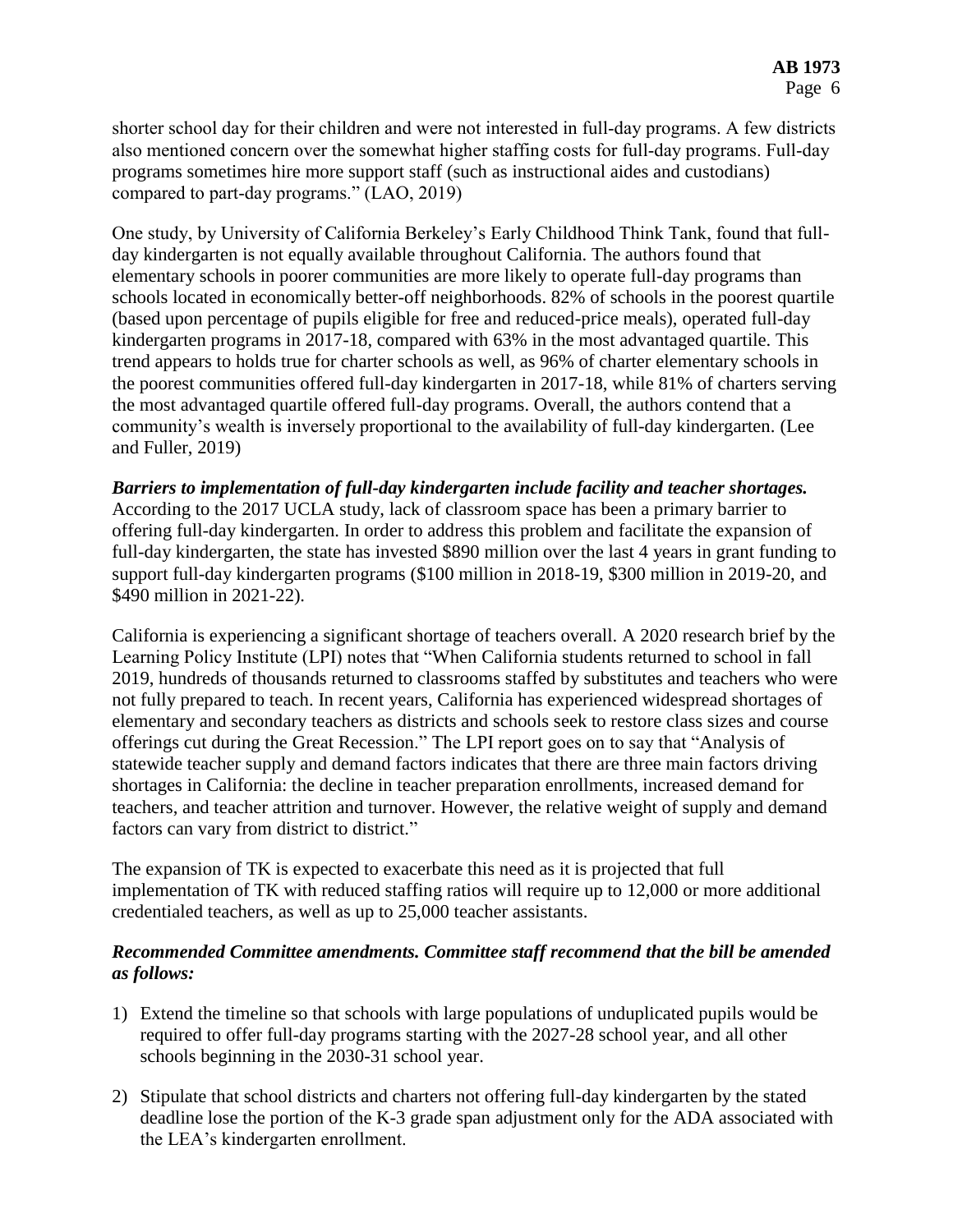- 3) Clarify that the full-day requirement applies only to kindergarten, not to transitional kindergarten.
- 4) Clarify that each school site would be required to offer at least one full-day kindergarten program to comply with these requirements.

*Arguments in support.* First 5 California states, "Research shows that full-day kindergarten programs are associated with greater growth in cognitive, reading, and math skills compared to part-day programs – crucial academic building blocks that prepare children for first grade. Fullday kindergarten programs also improve school-readiness by giving children more opportunities for social-emotional and behavioral development, resulting in greater self-confidence and ability to work and play with others.

While the number of districts providing full-day programs has increased in recent decades, many students are still left out of this opportunity because they attend school districts that only offer part-day programs. Recognizing the need to expand access, the state has invested \$890 million in grant funding to support the construction of facilities to support full-day kindergarten over the last three years.

AB 1973 sets California's youngest learners up for success in school and beyond by requiring school districts and charter schools to offer full-day kindergarten programs to all children starting in the 2025-26 school year. This bill will give students the time they need to engage in meaningful learning and play, resulting in greater school readiness, self-confidence, and academic achievement compared to part-day programs."

*Arguments in opposition.* The California School Boards Association states, "Many kindergarten programs operate on a half-day schedule, primarily due to logistical challenges and lack of facility capacity. As a result, many offer separate morning and afternoon kindergarten programs not for policy reasons, but rather because they lack adequate facility capacity and/or teachers to meet demand. As such, this enables school districts to assign one teacher to a kindergarten classroom but serve twice as many students by providing separate morning and afternoon kindergarten classes in the same classroom. AB 1973 would also present increased challenges to our smaller and more rural school districts, which already struggle to a greater degree with staffing shortages and lack of adequate school facilities.

Furthermore, there is no additional funding identified in this measure to fund the expansion of full-day kindergarten. Without additional funding to help school districts of all sizes offer full-day kindergarten, many districts will be faced with the unenviable task of choosing between offering full-day kindergarten or foregoing their class size reduction (CSR) funding and increasing class sizes for some of our youngest students. Although we appreciate the intent of the bill to provide full-day kindergarten, we believe additional funding separate and apart from the CSR program is a better approach to achieving this goal."

*Related legislation.* SB 70 (S. Rubio) of the 2021-22 Session requires, beginning with the 2022- 23 school year, a student to have completed one year of kindergarten before being admitted to the first grade of a public school. In doing so this bill expands compulsory education to include kindergarten.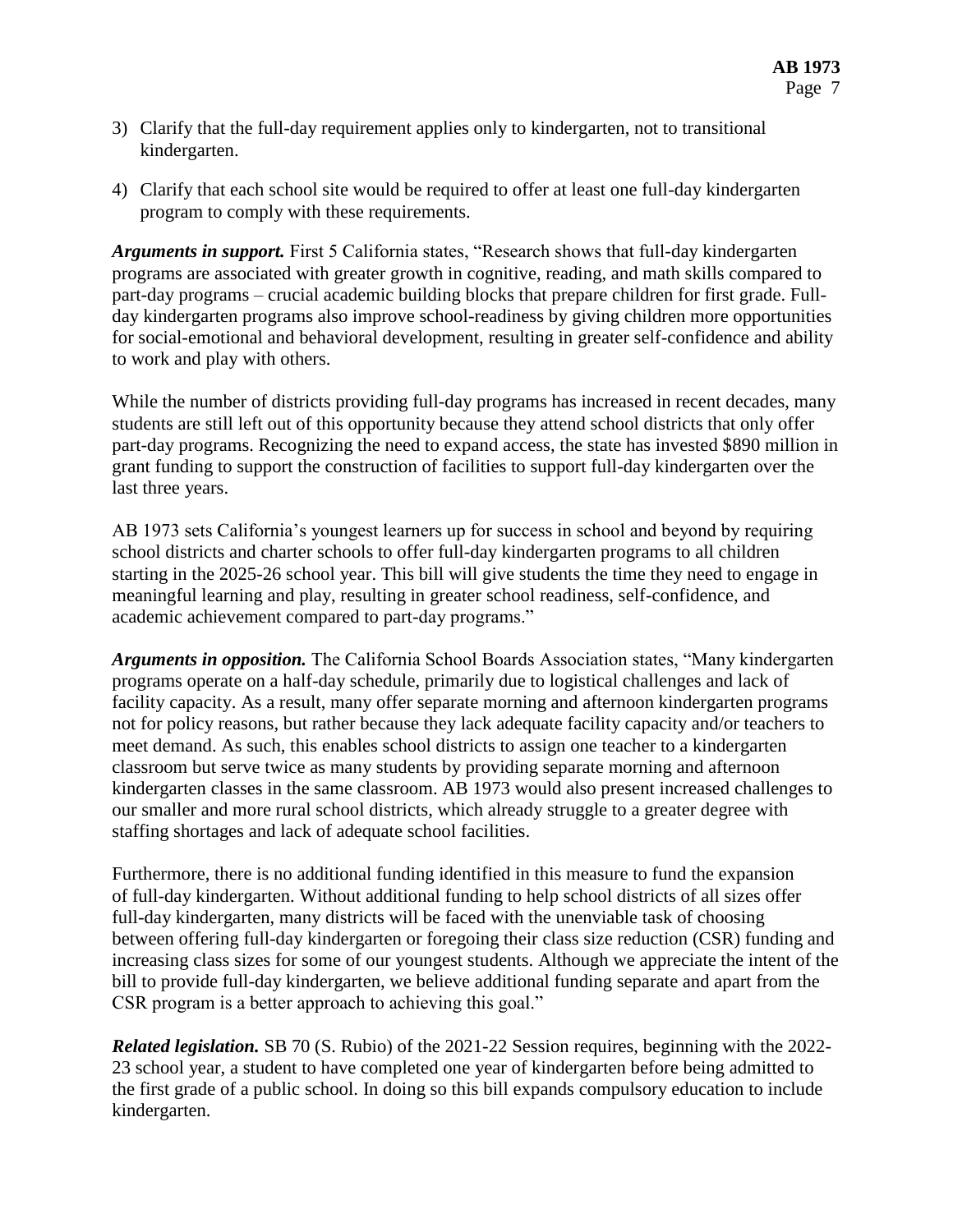AB 966 (Burke) of the 2021-22 Session would have appropriated \$300,000 for the Full-Day Kindergarten Facilities Grant Program for the 2021-22 fiscal year. This bill was held in the Assembly Appropriations Committee.

AB 197 (Weber) of the 2019-20 Session would have required every school within a school district, and every charter school serving pupils in the early primary grades, to implement at least one full-day kindergarten program commencing with the 2022-23 school year. The bill was vetoed by Governor Newsom with the following message:

Enrollment in full-day kindergarten has grown for more than a decade. Some school districts opt for part-day programs due to facilities constraints. In order to address this limitation, the 2019 Budget Act includes \$300 million one-time non-Proposition 98 General Fund specifically for facilities construction designed to expand full-day kindergarten offerings. While I support increased access to full-day kindergarten, I cannot sign this bill as it would impose new costs outside the budget.

AB 713 (Weber) of the 2015-16 Session would have required, beginning with the 2017-18 school year, a student to have completed one year of kindergarten before being admitted to the first grade.

AB 1444 (Buchanan) of the 2013-14 Session would have required, beginning with the 2016-17 school year, a student to have completed one year of kindergarten before being admitted to the first grade. AB 1444 was vetoed by Governor Brown, who stated:

Most children already attend kindergarten, and those that don't may be enrolled in other educational or developmental programs that are deemed more appropriate for them by their families. I would prefer to let parents determine what is best for their children, rather than mandate an entirely new grade level.

AB 1772 (Buchanan) of the 2011-12 Session would have required, beginning with the 2014-15 school year, a student to have completed one year of kindergarten before being admitted to the first grade.

AB 2203 (V. Manuel Perez) of the 2011-12 Session would have expanded compulsory education laws to include five-year olds.

AB 1236 (Mullin) of the 2007-08 Session would have expanded compulsory education laws to include five-year olds.

#### **REGISTERED SUPPORT / OPPOSITION**:

#### **Support**

California School Employees Association Early Edge California First 5 California